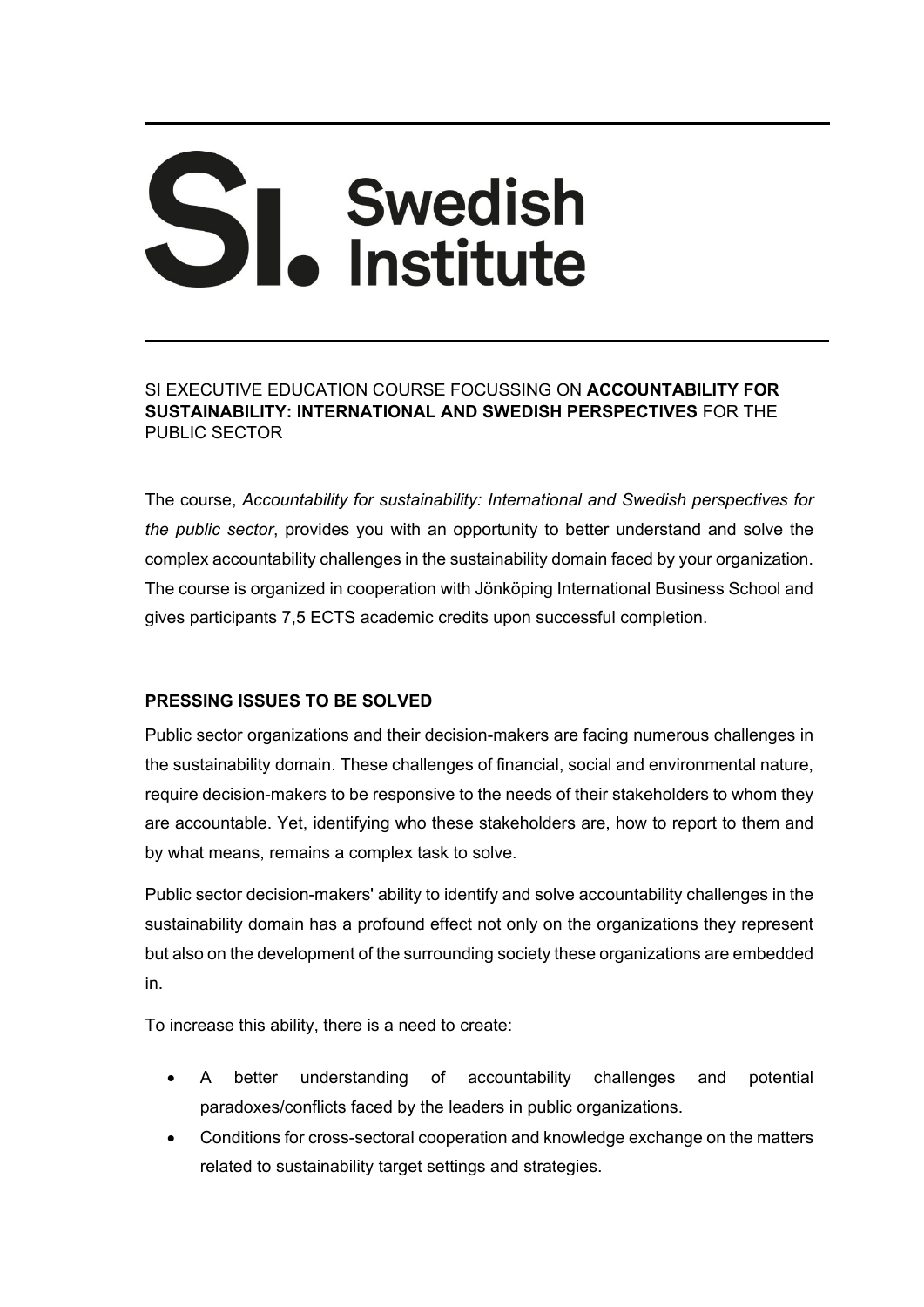Opportunities for learning regarding decision making across different contexts that face similar as well and different accountability challenges in the sustainability domain.

To develop this ability, through applying a strategic lens on accountability for sustainability challenges, the course focus is put on developing decision-makers responsiveness to the stakeholder and organizational needs in relation to accountability and sustainability. Given the complex and paradoxical nature of accountability challenges and needs in the sustainability domain, the course will employ interactive dialogue and collaboration, based on the accountability challenges faced by participants in their own organizations. The course will further employ interactive lecturing and best practice discussions to strengthen further the participants' ability to solve the accountability challenges they are faced with in the sustainability domain.

The key objective of the course is for participants to be able to develop solutions to the complex matters related to accountability for sustainability challenges they and their organizations are facing.

## **WHO CAN PARTICIPATE?**

SI executive education course on **Accountability for Sustainability: International and Swedish perspectives** for public sectors invites SI alumni having participated in Swedish Institute Management Program (SIMP) and other capacity-building programs arranged by Swedish organizations. The course is aimed at the leaders of public sector organizations, where the applicants (participants) have a position equivalent to a department manager.

The course uses a problem-based learning approach, where each participant is expected to bring a complex challenge facing the participant organization in the sustainability domain (The challenge should mirror one or more of the UN's sustainable development goals 2030).

#### **ELIGIBILITY CRITERIA**

- High school diploma or above
- At least four years of work experience
- SI alumni having participated in Swedish Institute Management Program (SIMP) and other capacity-building programs arranged by Swedish organizations
- Have a middle management position or above
- Work for a public sector organization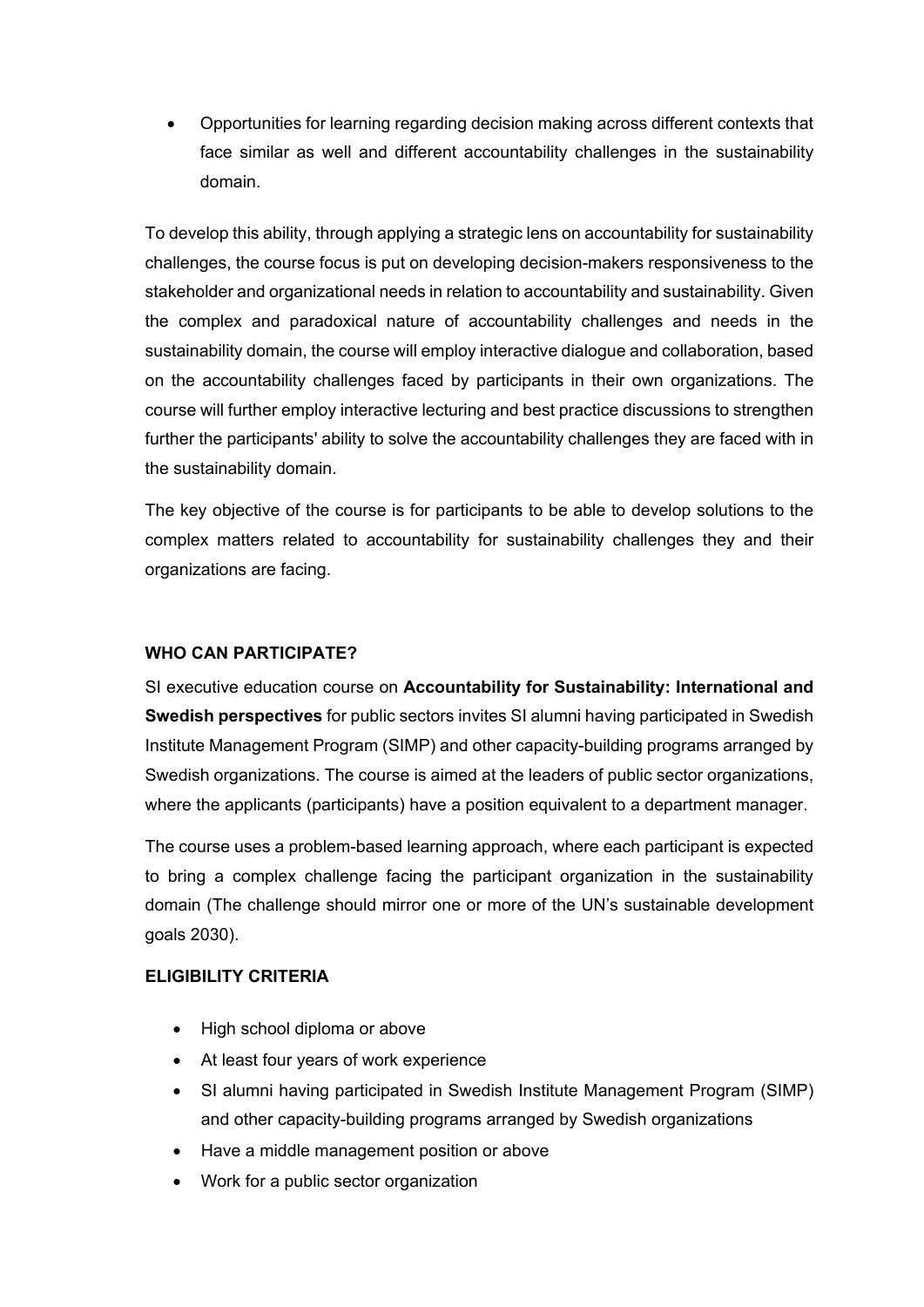- Be a citizen of Kenya, Kosovo, Ukraine, Sweden and Zambia (other countries can be considered depending on availability)
- Have an interest in sustainability and accountability theory and practice

# **COURSE APPROACH**

The course is designed to activate each participant's strategic ability in identifying solutions for accountability of sustainability challenges through:

- Best practice presentation and discussion
- Reflective dialogues
- Real-life 'live' case studies
- **•** On-site visits
- Inspiring lectures based on state-of-the-art research

Using reality-based challenges (brought to the course by the participants) and applying a problem-based learning approach, the participants will develop their understanding of key parameters for successfully solving accountability for sustainability challenges in their organizations.

# **COURSE THEMES**

The course is divided into two separate but interrelated modules.

Module 1: Accountability for sustainability: Across context:

- The strategic role of accountability & sustainability
- Sustainability in private and public sector organizations
- Accountability in private and public sector organizations
- Accountable leadership for sustainability

Module 2: Accountability for sustainability: the Swedish experience

- The Swedish model past experiences and future trends of accountability
- Strategizing for accountability and sustainability
- Accountability practices in Swedish public organizations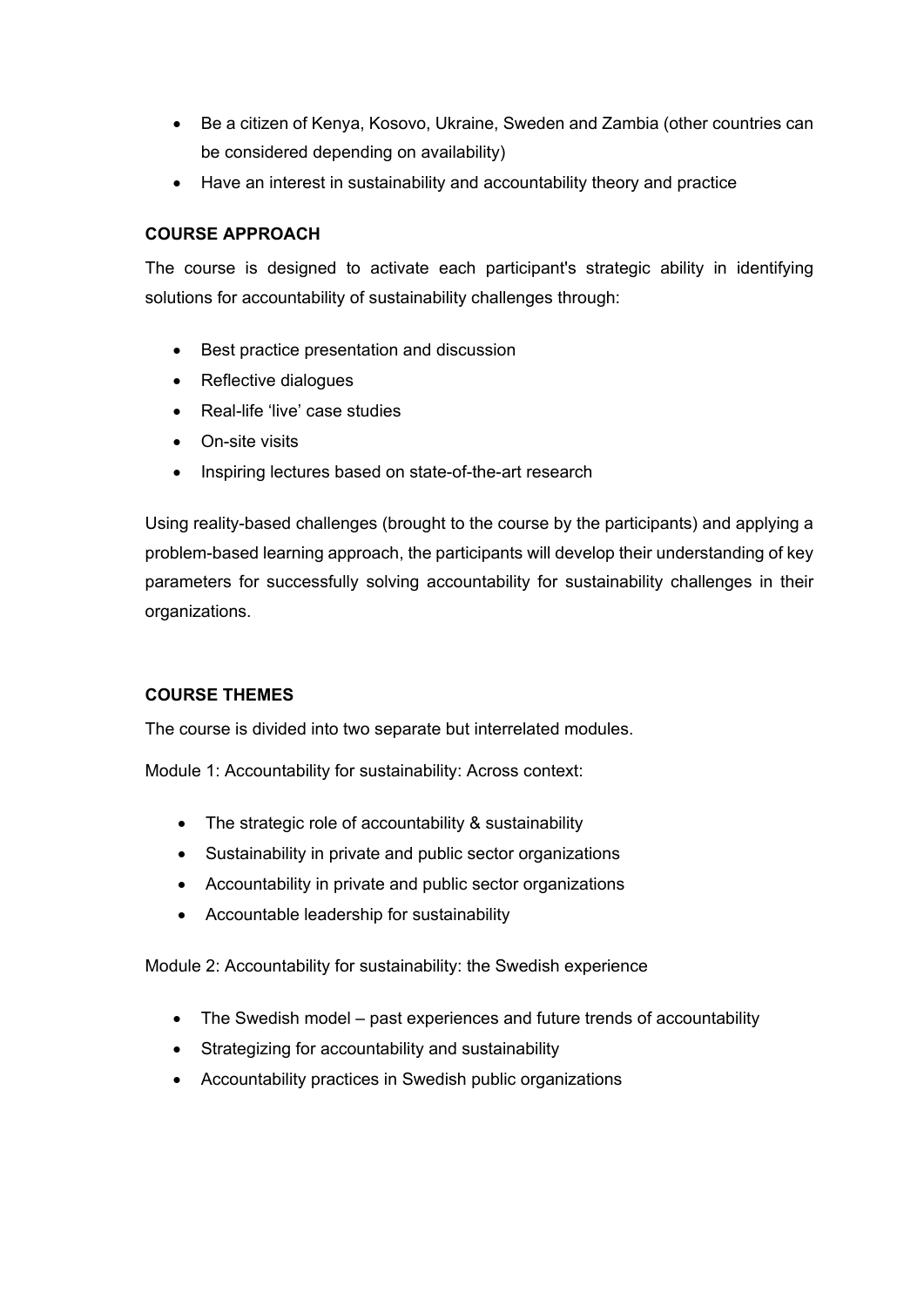#### **IMPORTANT DATES**

An optional open information session from 10:00 – 12:00 CET on **February 8th** (More information below)

Application Deadline: **22nd of February**

Admission decision sent out: Latest **7th of March**

Acceptance of granted admission by the participants: Latest **11th of March**

## **Online module 1:**

Session 1: 5<sup>th</sup> of April, 2022 9:00 - 16:00

Session 2: 19<sup>th</sup> of April 2022 09:00 - 16:00

Session 3: 26<sup>th</sup> of April 2022 09:00 - 16:00

Session 4: 3rd of May 2022 09:00 – 16:00

Session 5 10<sup>th</sup> of May 2022 09:00 - 16:00

## **On-site in Jönköping module 2:**

Arrival 9th of June 2022

Session  $1 -$  Session 5 10<sup>th</sup> of June – 14<sup>th</sup> of June

Departure 15<sup>th</sup> of June

Please note that students will be provided with individual supervision within each module as well as between the two modules.

#### **HOW TO APPLY**

You will get to the application form by clicking here or copying this link: https://jibs.eu.qualtrics.com/jfe/form/SV\_1Tv9z2ZXoS9GoE6

In the application form, we ask you to describe yourself, your organization, the accountability/sustainability challenges you are facing, as well as your expectations and ambitions for the course.

Application deadline: **22nd of February**